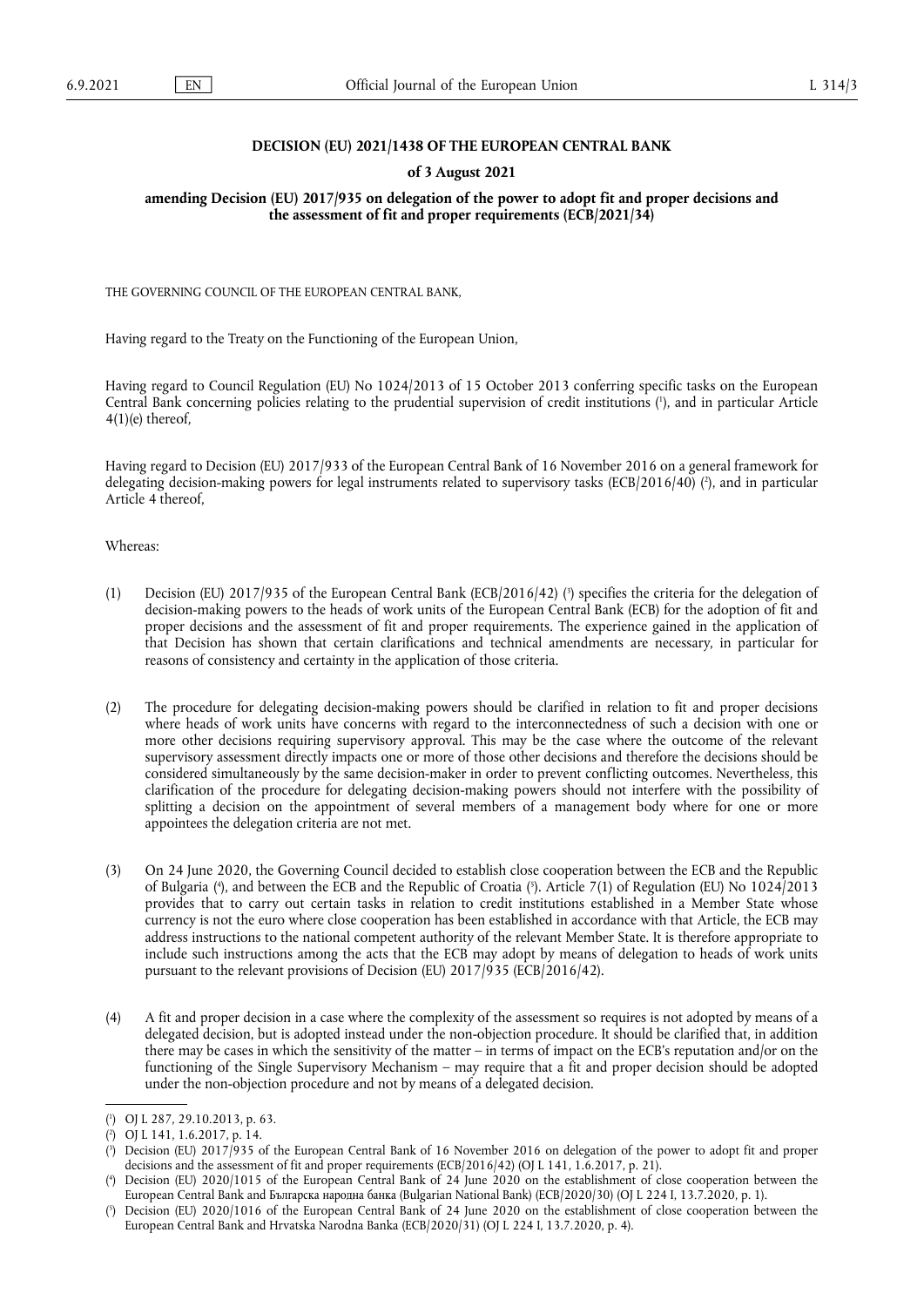- <span id="page-1-1"></span>(5) The scope of fit and proper decisions that are delegated should be extended to include (a) decisions authorising additional non-executive directorships within the meaning of Article 91(6) of Directive 2013/36/EU of the European Parliament and of the Council ( 6 [\);](#page-1-0) (b) decisions as to whether branch managers – as defined in accordance with applicable law – fulfil the fit and proper requirements; and (c) decisions as to whether persons to whom the management body delegates, partially or fully, the executive function – whether or not the persons have been proposed or appointed as formal members of the institution's governing body or bodies under national law – fulfil the fit and proper requirements. This extension of the scope of fit and proper decisions that are delegated is appropriate, as the underlying assessments of such decisions are similar in nature to assessments undertaken in connection with standard fit and proper decisions.
- (6) Further, the scope of fit and proper decisions that are delegated should be extended to include decisions concerning reappointments where the ECB has not objected to the previous appointment and no material new facts have occurred since the last assessment that affect one or more of the assessment criteria.
- (7) To simplify the criteria applied to determine whether a fit and proper decision is delegated and to bring the present delegation scheme in line with other delegation schemes, a definition of 'negative decision' should be added. For the same reason of alignment with other delegation schemes, the requirement - applicable in the case a fit and proper decision to be adopted by means of a delegated decision – that the relevant national competent authority submits to the ECB a draft delegated decision 20 working days prior to the expiry of the deadline for the adoption of the fit and proper decision under applicable law, should be removed.
- (8) In cases where a fact or facts related to criminal or administrative proceedings is or are submitted to the ECB in connection with a fit and proper decision, the criterion applied to determine whether that decision is adopted by means of a delegated decision should be clarified to focus on proceedings that have an impact on the suitability of the appointee.
- (9) Therefore, Decision (EU) 2017/935 (ECB/2016/42) should be amended accordingly,

HAS ADOPTED THIS DECISION:

#### *Article 1*

## **Amendments**

- 1. Article 1 is amended as follows:
- (a) point (2) is replaced by the following:
	- '(2) "fit and proper decision" means an ECB decision (i) stating whether an individual fulfils the fit and proper requirements, or (ii) authorising a member of a management body to hold one additional non-executive directorship pursuant to Article 91(6) of Directive 2013/36/EU;';
- (b) point (10) is replaced by the following:
	- '(10) "member" means any one or more of the following: (i) a proposed or appointed member of a management body; (ii) where applicable, a proposed or appointed key function holder as defined in accordance with applicable law; (iii) a proposed or appointed branch manager as defined in accordance with applicable law; and (iv) a person to whom the management body delegates, partially or fully, the executive function, whether or not that person has been proposed or appointed as a formal member of the institution's governing body or bodies under national law;';

<span id="page-1-0"></span>[<sup>\(</sup>](#page-1-1) 6 ) Directive 2013/36/EU of the European Parliament and of the Council of 26 June 2013 on access to the activity of credit institutions and the prudential supervision of credit institutions, amending Directive 2002/87/EC and repealing Directives 2006/48/EC and 2006/49/EC (OJ L 176, 27.6.2013, p. 338).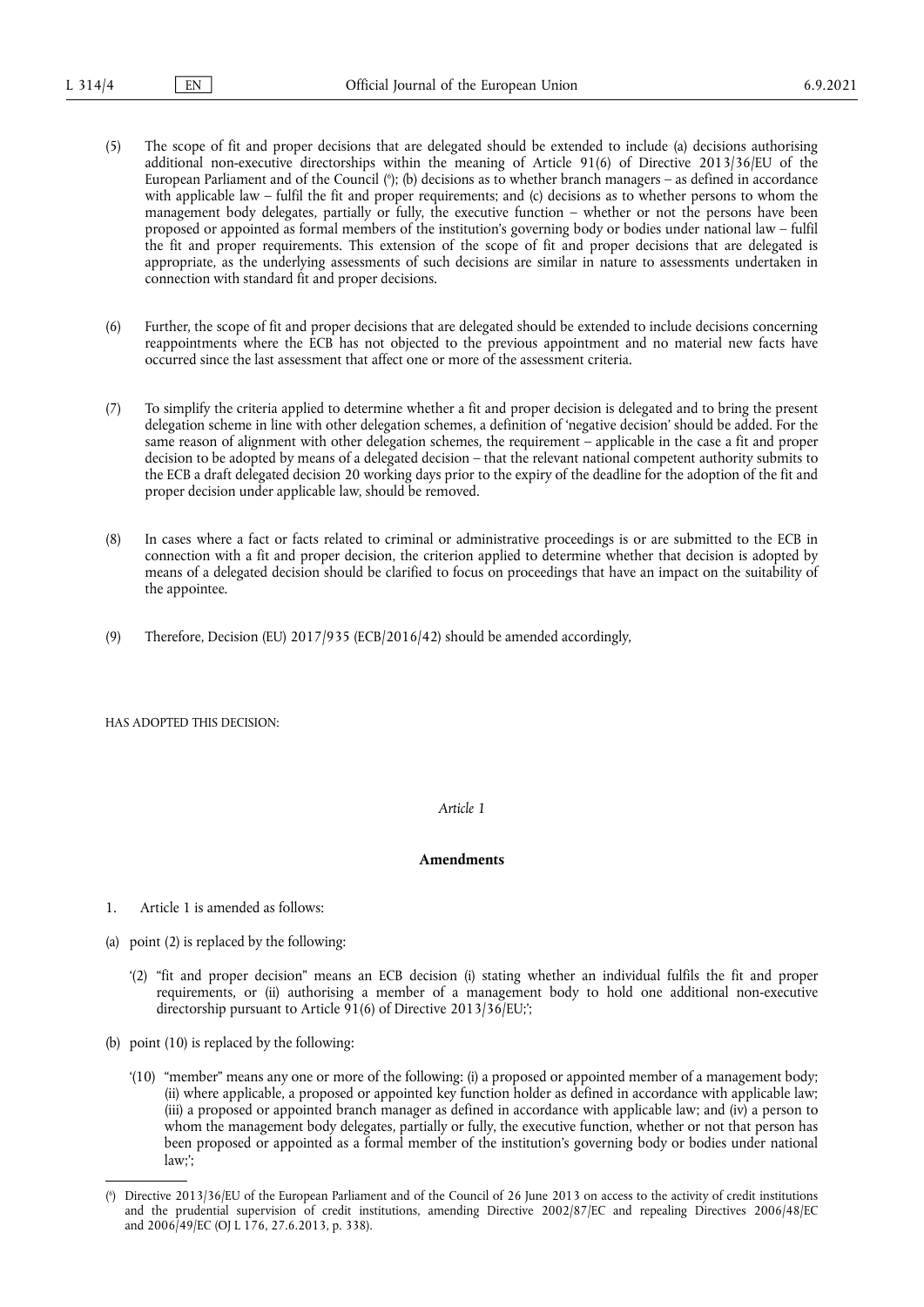- (c) point (14) is replaced by the following:
	- '(14) "Guide to fit and proper assessments" means a document with this title including future versions thereof and including any other document containing guiding principles for fit and proper assessments that may in future replace or complement it, adopted and amended from time to time in accordance with the non-objection procedure and published on the ECB's website;';
- (d) the following point (16) is added:
	- '(16) "negative decision" means a decision that does not or does not fully grant the authorisation as requested by the significant supervised entity or the member. A decision with ancillary provisions such as conditions or obligations shall be considered as a negative decision unless such ancillary provisions (a) ensure that the supervised entity fulfils the requirements of relevant Union law referred to in Article 4 and have been agreed in writing or (b) merely restate one or more of the existing requirements that the institution has to comply with pursuant to provisions referred to in Article 4 or require information on the fulfilment of one or more of such requirements;';
- (e) the following point (17) is added:
	- '(17) "ECB Guide on options and discretions available in Union law" means a document with this title including future versions thereof and including any other document containing guiding principles on options and discretions available in Union law that may in future replace or complement it, adopted and amended from time to time in accordance with the non-objection procedure and published on the ECB's website.';
- (f) the following point (18) is added:
	- '(18) "sensitivity" means a characteristic or factor that may have a negative impact on the ECB's reputation and/or on the effective and consistent functioning of the Single Supervisory Mechanism, including but not limited to any of the following: (a) the relevant supervised entity has previously been, or is currently, subject to severe supervisory measures such as early intervention measures; (b) the draft decision once adopted will set a new precedent that could bind the ECB in the future; (c) the draft decision once adopted may attract negative media or public attention; or (d) a national competent authority that has entered into close cooperation with the ECB communicates its disagreement with the proposed draft decision to the ECB.';
- 2. in Article 2, the following paragraph 3 is added:
	- '3. The delegation of decision-making powers pursuant to paragraph 1 shall apply to:
		- (a) the ECB's adoption of supervisory decisions;
		- (b) the ECB's adoption of instructions addressed, pursuant to Article 7 of Regulation (EU) No 1024/2013, to the national competent authorities with which the ECB has established close cooperation.';
- 3. Article 3 is replaced by the following:

*'Article 3*

## **Scope of delegation**

1. A fit and proper decision shall not be adopted by means of a delegated decision if any one of the following criteria is met:

- (a) the relevant supervised entity is one of the following:
	- (i) the supervised entity at the highest level of consolidation within the participating Member States of a significant supervised group;
	- (ii) the credit institution with the largest total value of assets in a significant supervised group, if this entity is different to that referred to in point (i);
	- (iii) a significant supervised entity that is not part of a significant supervised group;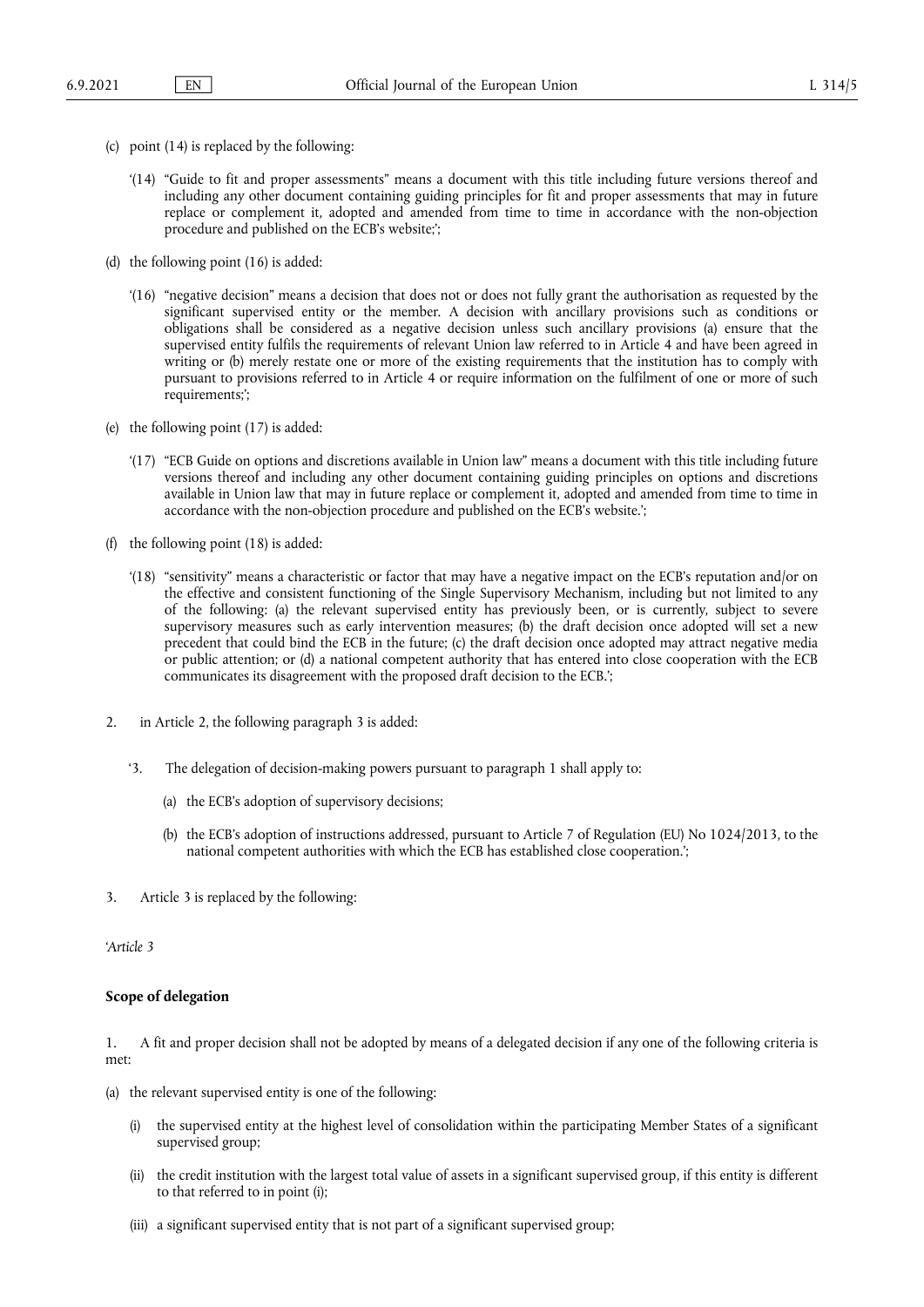- (b) the decision is a negative decision;
- (c) any of the following facts is submitted to the ECB:
	- (i) the member is currently subject to criminal proceedings before a court of law or has been convicted of a criminal offence at first or final instance; or
	- (ii) an investigation has been or is currently being carried out in relation to, or an enforcement action or an administrative sanction is pending against or has been imposed upon, the member for non-compliance with any financial services legislation or regulatory provisions;

unless the relevant fact does not impact the reputation of the member based on an assessment in accordance with the criteria specified in the Guide to fit and proper assessments, in particular regarding the nature of the charge or accusation, the severity of the penalty and the time passed (at least five years since the imposition of a sanction or measure);

(d) the complexity of the assessment or the sensitivity of the matter requires that the fit and proper decision is adopted under the non-objection procedure.

2. Notwithstanding paragraph 1, a fit and proper decision shall be adopted by means of a delegated decision if it concerns the reappointment of the same person for the same position in the same supervised entity, the ECB has not objected to the previous appointment, and no material new facts have occurred since the last assessment that affect one or more of the assessment criteria.

3. Where, pursuant to paragraphs 1 and 2, a fit and proper decision cannot be adopted by means of a delegated decision, it shall be adopted in accordance with applicable law and the non-objection procedure.

4. Heads of work units shall submit a fit and proper decision that fulfils the criteria for the adoption of delegated decisions set out in this Article to the Supervisory Board and the Governing Council for adoption under the non-objection procedure if the supervisory assessment of that fit and proper decision has a direct impact on the supervisory assessment of another decision which is to be adopted under the non-objection procedure.

5. Notwithstanding paragraph 4, if the assessment of the fit and proper requirements concerns more than one member of a management body and pursuant to paragraphs 1 and 2 a decision cannot be adopted by means of a delegated decision with regard to one or more of them, the assessment shall result in two fit and proper decisions. One decision shall be adopted by means of the non-objection procedure and the other by means of a delegated decision.';

- 4. Article 4 is amended as follows:
- (a) the introductory phrase is replaced by the following:

'1. The assessment of the fit and proper requirements for members shall be carried out in accordance with applicable law taking into account the Guide to fit and proper assessments (chapters on assessment criteria and on fit and proper related authorisations) covering, where applicable, the following criteria:';

(b) the following paragraph 2 is added:

The assessment of the authorisation to a member of the management body to hold one additional non-executive directorship shall be carried out in accordance with the applicable law implementing Article 91(6) of Directive 2013/36/EU and taking into account the Guide to fit and proper assessments (section on time commitment) and the criteria in the ECB Guide on options and discretions available in Union law.'.

### *Article 2*

#### **Transitional provision**

The provisions of Decision (EU) 2017/935 (ECB/2016/42) shall continue to apply, as unamended, in cases where a proposal for a fit and proper decision was submitted by a national competent authority to the ECB prior to the entry into force of this Decision.